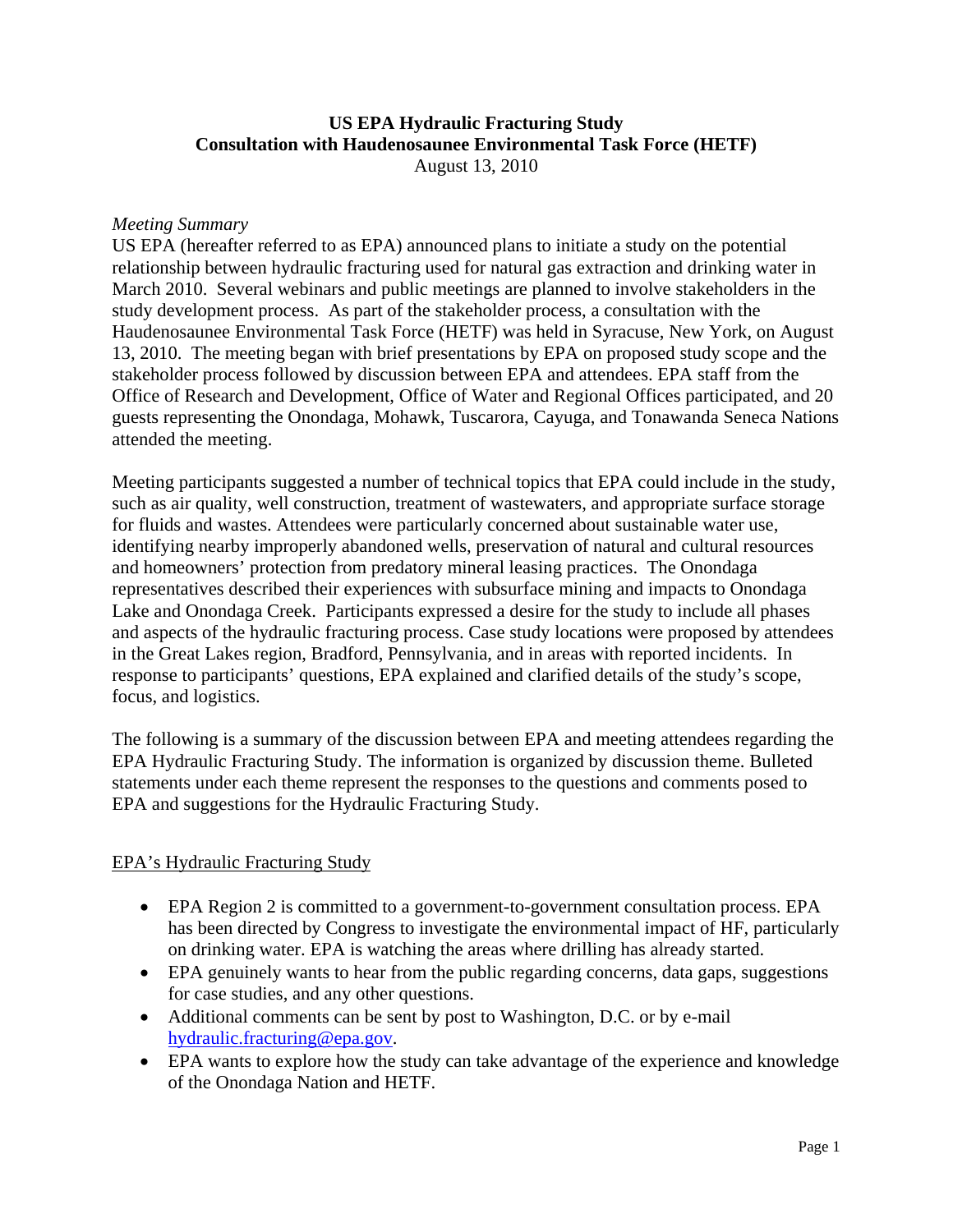- While the study will take time to complete, EPA will immediately report any findings that suggest imminent danger to communities and drinking water supplies.
- EPA has committed almost \$2 million for the first year of the study, and asked for an additional \$2.4 million for 2011. However, this money is dwarfed by the challenges faced and the costs of case studies. To better prioritize, EPA is asking stakeholders for suggestions.
- EPA plans to take a lifecycle approach. The SAB indicated that this is the right approach; however, due to limited time and a limited budget, EPA will need to prioritize some areas.
- EPA plans to collect as much information as possible. EPA is conducting a literature search, and also welcomes suggestions for other sources of information.
- EPA will hold one more public meeting. Individuals can register to give oral comments, and/or submit written comments by post or e-mail.
- The study will consider water use and water supply.
- The study will not just address drilling, but everything associated with HF.
- EPA is interested in receiving suggestions for case studies.
- EPA is extremely impressed by HETF's map [see attached] and will use it to help inform the study.

# Onondaga Nation/HETF Concerns Regarding HF

## *Position on HF*

- The Onondaga Nation and HETF are absolutely against HF. The Haudenosaunee held a Grand Council in Onondaga to discuss HF. The nations reached a consensus almost immediately, which is rare. A letter was drafted and sent to President Obama [see attached]. HF has an impact on peace, the environment, and future generations.
- Gas is not a bridge fuel. The drilling engine, compressors, pumps, and trucks have a carbon footprint that cannot be ignored. Additionally, methane leakage at every stage of the industry is a significant factor, as methane is at least 20 times worse for global warming than carbon dioxide emissions.
- HF has an impact on the rural environment and on trees, both from land clearing and the effect of HF fluids that run off the drill pad. HF is already impacting the natural world and wildlife, including raccoons, trees, and migratory birds.
- Exemptions in the state and federal regulations need to stop. Full transparency and a full review are necessary, as well as communication between regulating agencies.
- The Onondaga Nation has learned the hard way about the impact of subsurface mining. The Tully Valley had solution salt mining for 100 years, which created a tremendous mess around Onondaga Lake, including rock fractures, sinkholes, and mud boils.
- The HETF recommended that NYDEC put its efforts into other energy sources, and protect the interests of water, because water is too precious to take chances with.
- Since the United States has the largest carbon footprint, its change can be the biggest change: this is a great opportunity for leadership. With the current administration, now is the time for action. As a federal agency, EPA has a golden opportunity to make change.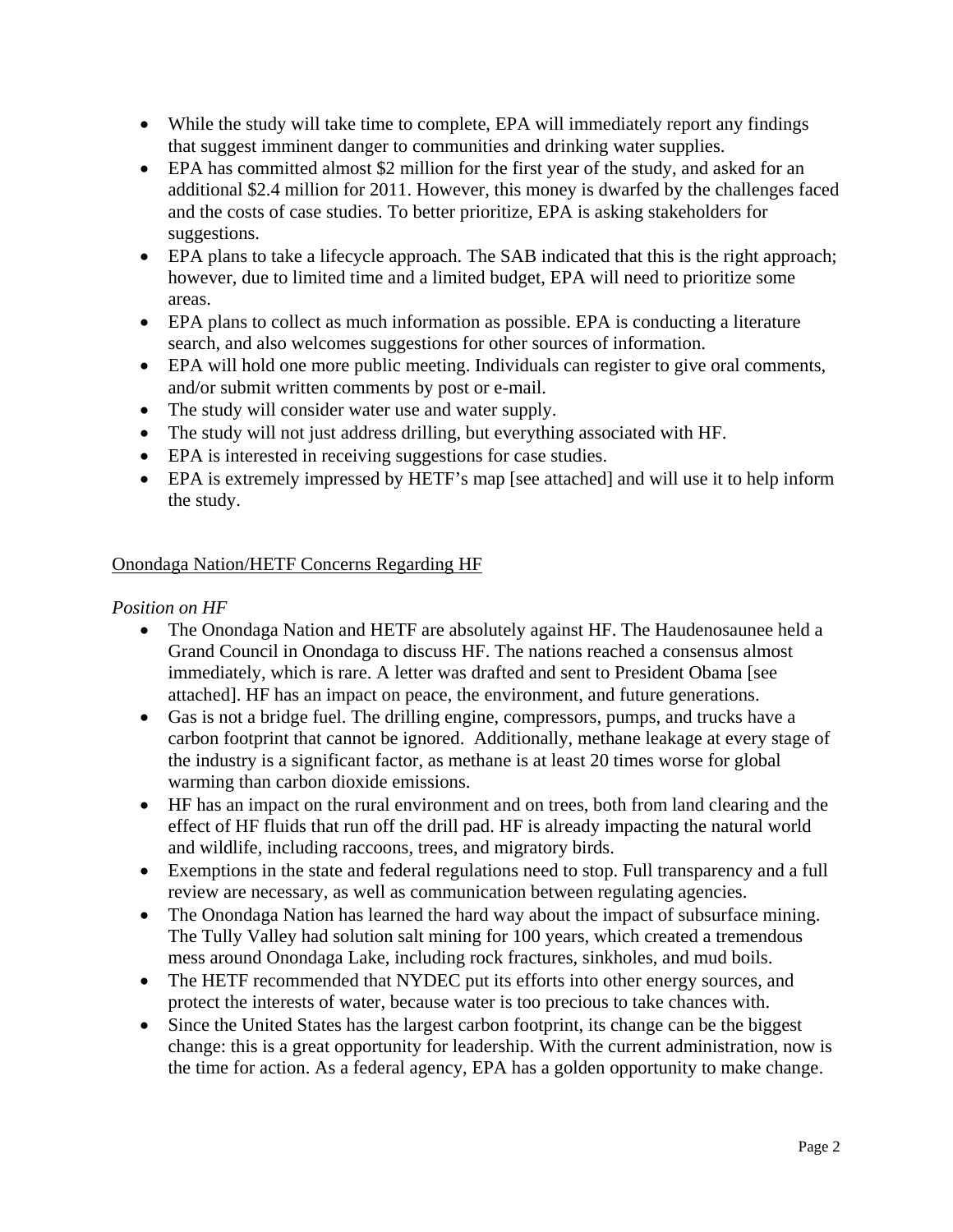- The Onondaga Nation and HETF urge EPA for their help, and to be specific with the requests. There is a lot of positive effort here and people are ready to support EPA.
- Native Americans have experienced this before, with uranium in the Southwest and oil in other areas of the country. These activities have lasting effects on communities and the environment.
- The Haudenosaunee believe that what is buried in the ground should stay buried, or there will be severe consequences. Whether it is the carbon dioxide released into the atmosphere from burning natural gas at the end of the process, or the carbon dioxide released by trucks at the beginning, people are releasing something that should be under their feet.
- The Haudenosaunee define sustainability as using what is given. For example, renewable energy sources like wind, solar, and biomass are given to people by the sun.
- The public needs to be heard. HETF may be able to help EPA find a meeting location.
- The constituency of the Haudenosaunee is very large: the natural world. In addition, the Haudenosaunee have a mandate to protect the interest of seven generations in the future – seven full lifetimes. HETF can help EPA by providing support and organizing a broader perspective.

# *Water Issues*

- Onondaga territory is surrounded by people who are leasing. The HETF developed a map showing the gas leases within one mile of the Onondaga Nation [see attached]. The Onondaga Nation used its own money to install a clean drinking water system fed by springs, but nearby leases will jeopardize the springs' watersheds. The Onondaga Nation is not concerned only about areas within its territorial lines, but also the whole area and all the people living in the area.
- The HF chemicals need to be disclosed to the people who live nearby, as well as to first responders. Horizontal HF requires millions and millions of gallons of water, much more than for vertical drilling, and this leads to the use of large volumes of chemicals.
- In Pennsylvania, people are already struggling with wastewater issues. Millions of gallons of drilling wastewater are produced each day, but the first treatment plant will not go online until 2013.
- HF fluid cannot be safely stored in open pits lined with plastic. Tanks are required.
- Unknown natural faults pose a risk.
- The Great Lakes and the Great Lakes watershed has almost a third of all the fresh water in the world. It is the responsibility of the people who have that in their backyard to protect it. EPA's study should consider the Great Lakes region.
- People cannot afford to lower the level of aquifers or take water out of streams and lakes. A pipeline was recently approved to bring water from Lake Erie into Pennsylvania for HF.
- HF has impacted water resources in places like Russia, Montana, Texas, and Utah. EPA should investigate these incidents.
- New York's supplemental generic environmental impact statement (SGEIS) does not address private drinking water wells. Drilling cannot be allowed on sole source aquifers.
- Affected residents of Bradford, Pennsylvania are interested in hosting a case study. There is HF there, though it is not in the Marcellus Shale.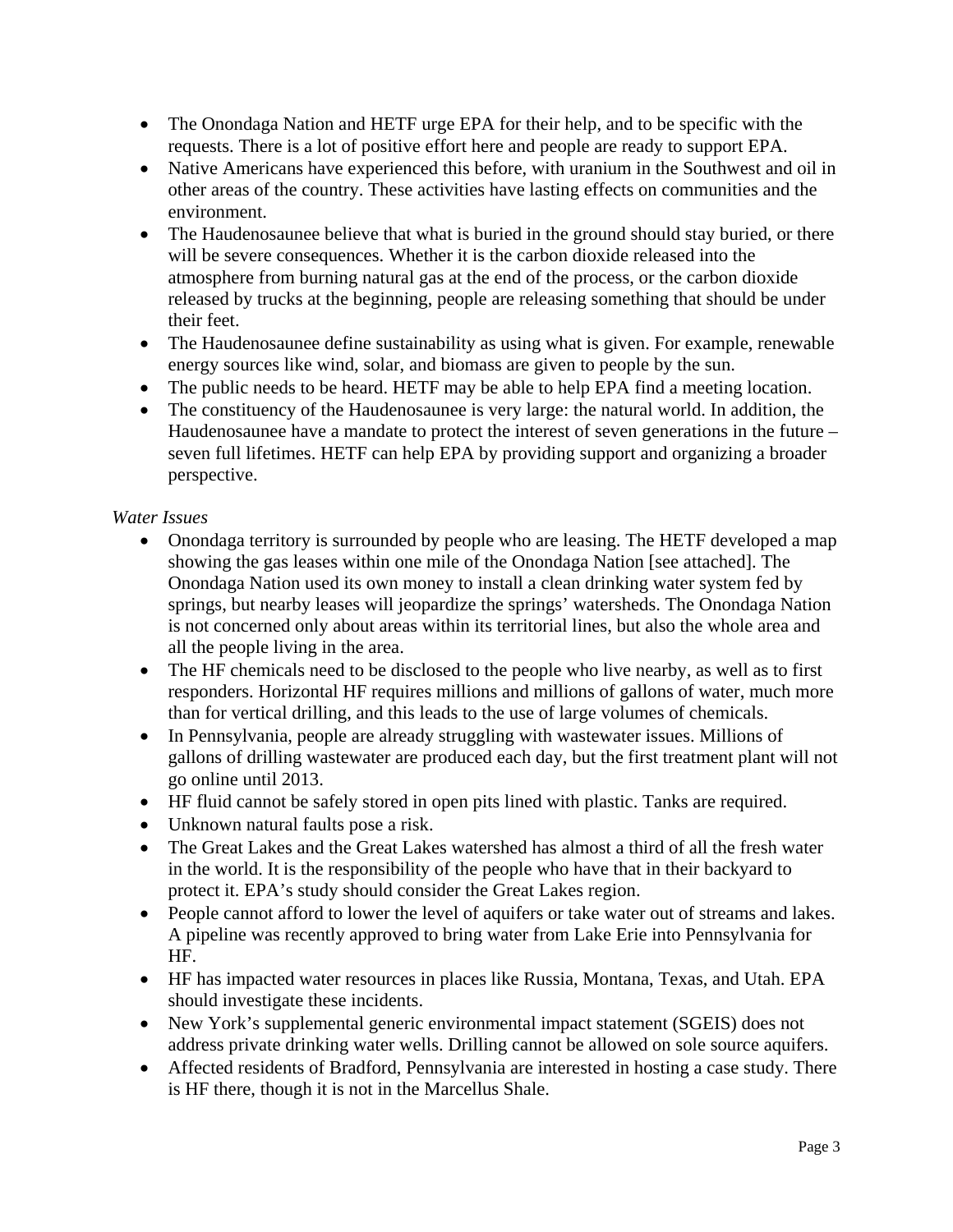- There need to be two plans: a plan to drill, and a plan to replace any water supplies that are affected.
- People are applying for massive water withdrawal permits in New York State: one million gallons per day out of the headwaters of the Susquehanna River. There are huge areas with no regulations on withdrawals. This study requires time, and time requires a moratorium. States cannot be depended upon to pass moratoriums; it needs to be a national effort.
- Onondaga Creek used to be clear enough that people could spear fish in it by lantern light. Now it looks like chocolate, due to the extraction industry.

#### *Infrastructure and Public Safety*

- Schlumberger admits that cement fails; it leaks. This is also apparent in central New York. At the same time, industry says that cementing is the major safety that will protect aquifers.
- Transportation of gas through pipelines is dangerous. Pipes can corrode and explode. There have been accidents in Virginia, Pennsylvania, Louisiana, West Virginia, and other places.
- There are abandoned oil and gas wells that cannot be located. This is a major threat to public health when combined with new drilling, as well as a fire and explosion risk.
- The United States is facing an infrastructure crisis. Drilling will bring a large amount of infrastructure to this area (such as pipes and drill pads) and it will fail in 50 to 60 years. Wells will fail, and the natural gas will come to the surface.

#### *Cultural Resource Protection*

- One specific concern is the inability to protect sacred sites and ancestors' graves in New York State.
- Historic village and burial sites will be impacted by HF and the disposal of fracturing fluids.
- NYDEC's use of a GEIS, rather then full project review using New York State Environmental Quality Review Act (SEQRA) procedures with notice to the New York State Historic Preservation Office and the Nations should be abandoned. This process is too risky not to have full state environmental review and full notice to all interested parties, with public hearing for every well application.

#### *Energy Issues*

- EPA should consider both the need for this energy and the consequences of obtaining it.
- Each one of us uses a gallon of oil per day, on average, for things like heating, electricity, transportation, and clothing. Generally speaking, a quart of oil is used for each dollar spent in the U.S. economy.
- There are four general categories or steps for energy:
	- 1. Production. Fossil fuels formed millions of years ago through the earth's processes, and this will probably never happen again on the scale that it did.
	- 2. Extraction, and turning the materials into something useful.
	- 3. Transportation.
	- 4. Consumption. For the most part, natural gas will be consumed as electricity, though small sources will be used directly for transportation.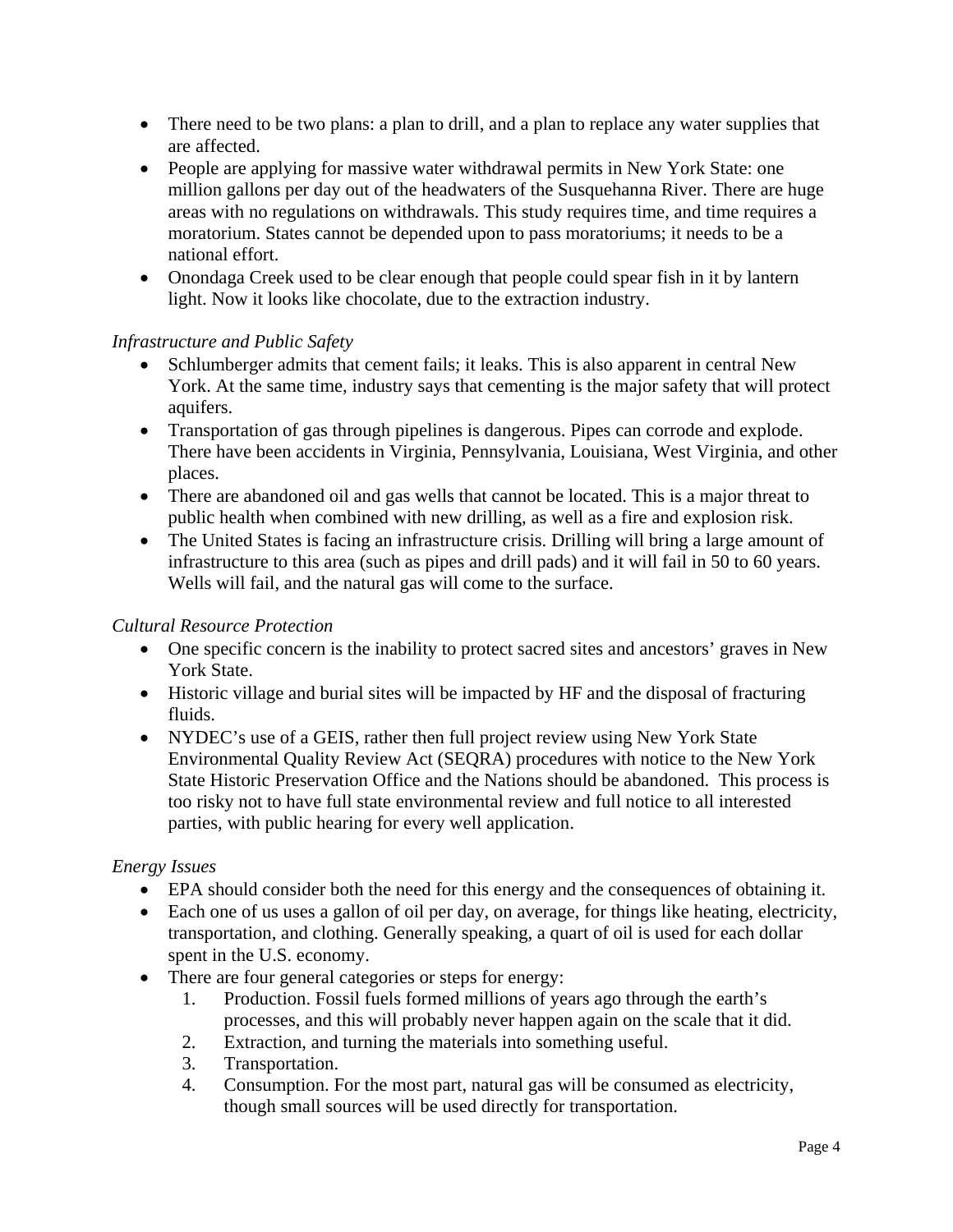- The U.S. should consider the net energy value of the four steps. People invest time and energy to extract materials that may not even give a return on investment.
- Economic analyses and models generally include a discount rate. The Haudenosaunee do not use this. On the contrary, the Haudenosaunee believe that things will be more valuable in the future. People are not actually willing to discount their families, friends, and the things they value.

## *Other Concerns*

- The Marcellus Shale is often the only formation people talk about. However, there are other formations, such as the Utica Shale, that could be drilled for gas. Only referring to the Marcellus Shale is disarming and causes confusion.
- Fraud is committed when people sign leases. Gas companies say people can make a sixfigure income, and they hoodwink people into signing leases. There are desperate financial straits in upstate New York and in Pennsylvania. Most people who sign leases do not understand what will happen. The Haudenosaunee have advocated for a landowners bill of rights.
- HF also causes air pollution from rock dust and volatile organic compounds (VOCs).
- This problem is caused by subsidies. The Haudenosaunee recommend that federal subsidies to industries be rethought. Subsidies currently go into exploration; they could be given to renewable energy instead.
- The extraction industries are predatory. They have no loyalty to nations or countries they are corporate states. Industry should prove that activities are safe before they are put in place, not after.
- In Pennsylvania, people are trapped in the drilling areas they used to have beautiful rural homes, but now they have no way out. Pennsylvania is tired of being the guinea pig for the industry.
- People say there is no democracy where the Marcellus Shale is. There are serious constitutional issues at stake. Politicians say that they cannot do anything, and DEP does not return phone calls.
- The U.S. majority is very ill informed or uninformed about these subjects. The ones who are informed are the ones who have experienced the impacts.

#### Regulatory Issues

- There has been no waiver of mineral rights in any treaty the Haudenosaunee have made with the United States. However, if these leases go forward, there will be drilling under the territory of the Onondaga Nation.
- In New York, the Department of Environmental Conservation (NYDEC) maintains most responsibility for oil and gas activities. EPA will be working with NYDEC to ensure that if drilling proceeds it is done in the most environmentally responsible way possible.
- Underground injection wells are regulated by EPA, but HF wells are not.
- The "Cheney Loophole" must be closed. States do not have enough money to oversee industry. In this country, the only way to control industry is through legislation.
- EPA recognizes that there is a distinction between the science in this study and the government policy offices. EPA is limited by the authorities given to it by Congress.